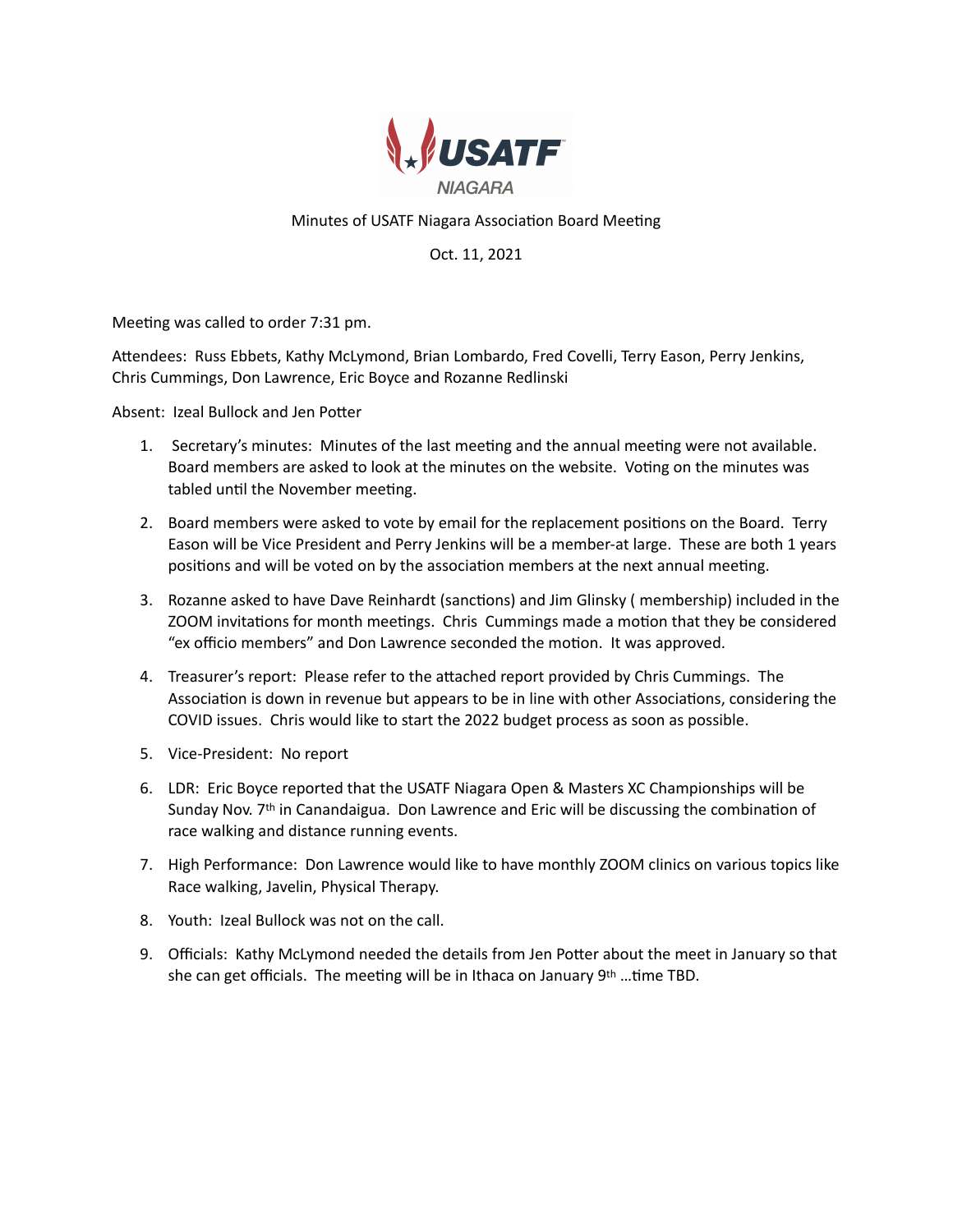### **Old Business:**

USATF Annual Meeting: Kathy McLymond will be the Niagara Association delegate to the Annual Convention. A stipend will be given to those attending the convention. The amount of the stipend will be determined after the Board gets more information about costs.

According to Dave Shrock and the Governance manual. The Niagara Association can have 6 delegates at the convention (virtually or in person). Three of these positions must be coaches and three must be athletes. Only 400 people will be allowed to attend the convention in person. Perry, Don and Rozanne have National or Committee level positions and will be attending. Kathy will attend to represent the Niagara Association.

Membership: a report was provided by Jim Glinsky and can be found in the attachments.

### **New Business:**

- The Board discussed and approved a stipend for the Sanction chair. A stipend of \$1500 will be given to the sanction chair effective the 2022 calendar year.
- Russ has asked that committee make entries on the calendar. Events should be posted 90 days before the event. Timing for the deadlines will be discussed later. Events may include championships, clinics and/or meetings.
- Empire State Classic will be back in Cortland next summer.
- Junior Olympic XC report: Izeal was not in attendance.
- McTaggart meet will be held in Montgomery, NY on November 20th. This will be an 8K race that will start at 1:00pm.

Meeting was adjourned at 8:25.

Respectfully submitted: Rozanne Redlinski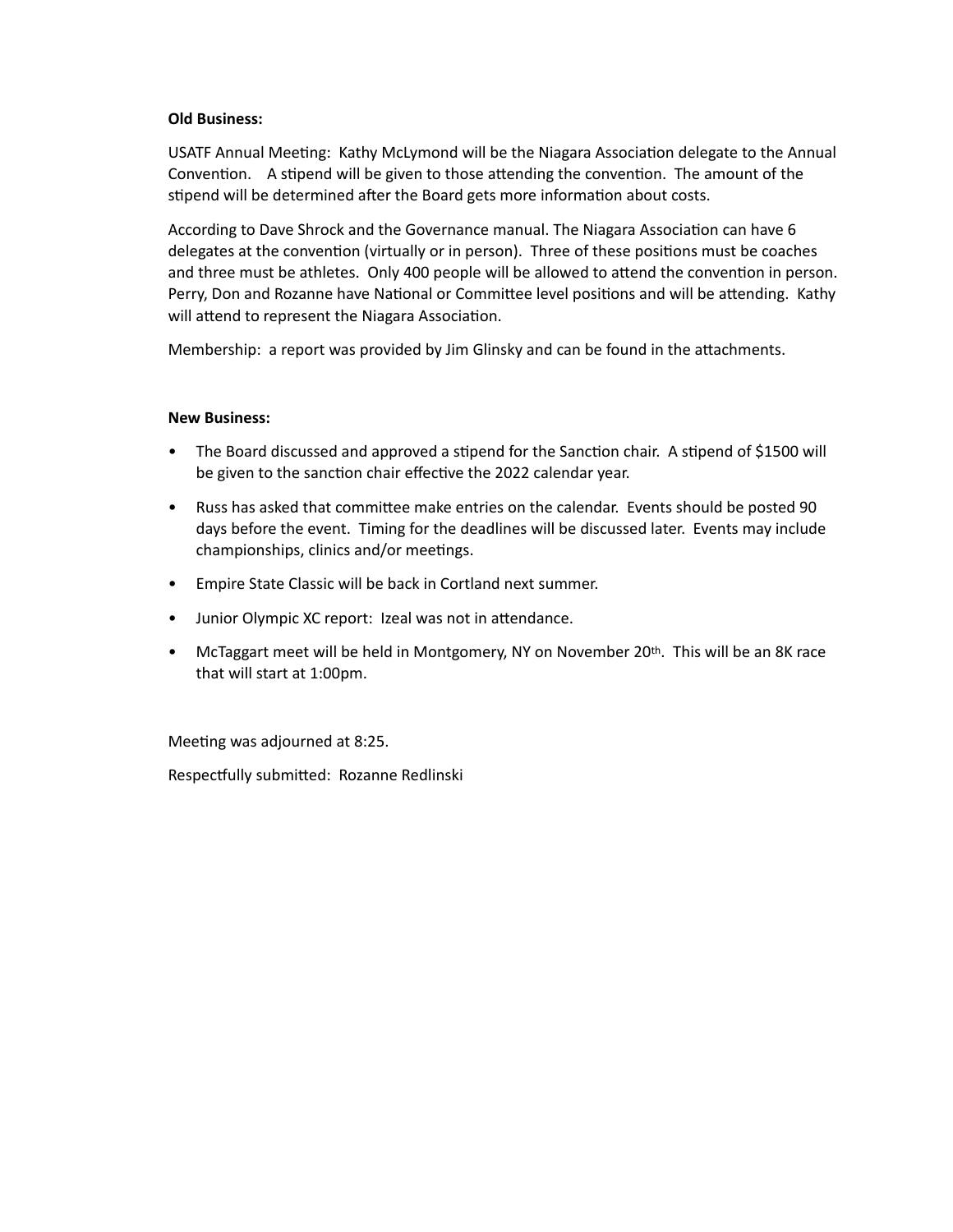### USATF Niagara Treasurer's Report by Chris Cummings

#### 10/11/2021 Board Call

### *I. Summary:*

The chart below shows individual and club membership, as well as sanction revenues for 2021 and the last five years. We have continued to rebound financially as the year has progressed. Compared to the last five year average, individual membership revenue is down 35% (35% last month), club membership revenue is down 50% (48% last month), sanctions revenue is down 50% (51% last month), and total revenue is down 44% (same as last month).



#### *II. As of 10/5/2021, our financial assets include:*

| \$23,895  |
|-----------|
| \$20,007  |
| \$43,902  |
| $-5500$   |
| $-52,649$ |
| \$40,753  |
|           |

## **III. As of 10/5/2021, year-to-date revenues and expenses stand at:**

| Revenue:      | \$33,064 |
|---------------|----------|
| Expenses:     | \$19,800 |
| Profit/(Loss) | \$13,264 |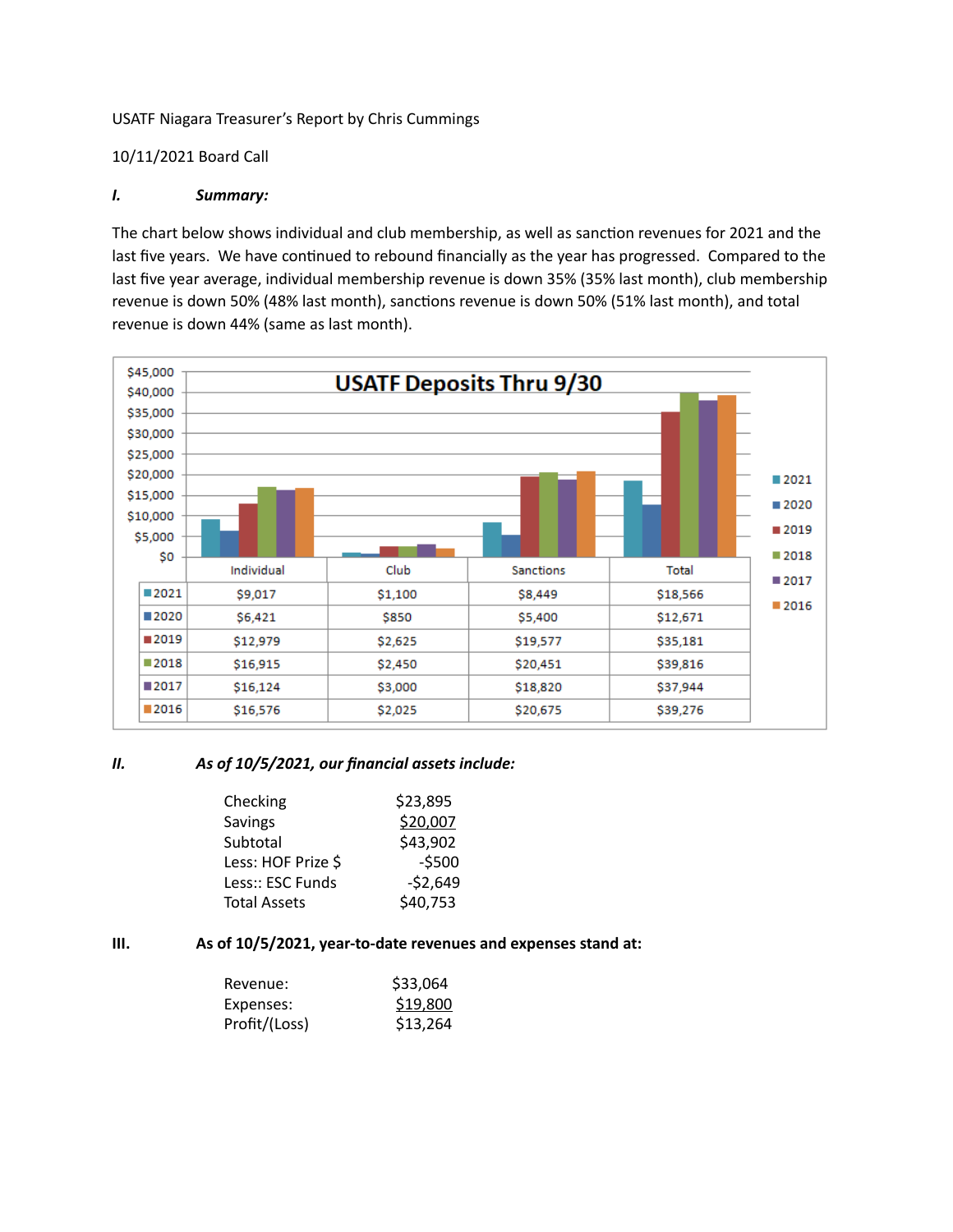## **IV. 2022 Budget Input**

I will need input from the Board on the 2022 Budget and that process should start this month. In general, I would say that we have five main sources of revenues (i.e., Sanctions, Individual Memberships, Entry Fees, Club Memberships, and Donations/Contributions) and four main categories of expenses (i.e., Event Expenses, Overhead (tax prep, website, postage, office supplies, Annual Convention), Membership/Sanctions Processing, and Committee Expenses). Given the importance of Events (both from a revenue and expense standpoint), I would like to start with Board input into the vents we will be hosting in 2022. Towards that end, here is my initial conversation starter list.

| Event                             | <b>Date</b> |                 |
|-----------------------------------|-------------|-----------------|
| Indoor JO/Open/Masters T&F Meet   | January     | @Ithaca College |
| Outdoor JO/Open/Masters/T&F Meet  | June        | TBD             |
| Cross Country JO Meet             | November    | <b>TBD</b>      |
| <b>Open/Masters Cross Country</b> | November    | <b>TBD</b>      |
| Racewalk Championships            | TBD         | <b>TBD</b>      |
| LDR Championships                 | Various     | <b>TBD</b>      |
| <b>Annual Convention</b>          | December    | <b>TBD</b>      |

2022 Niagara Events